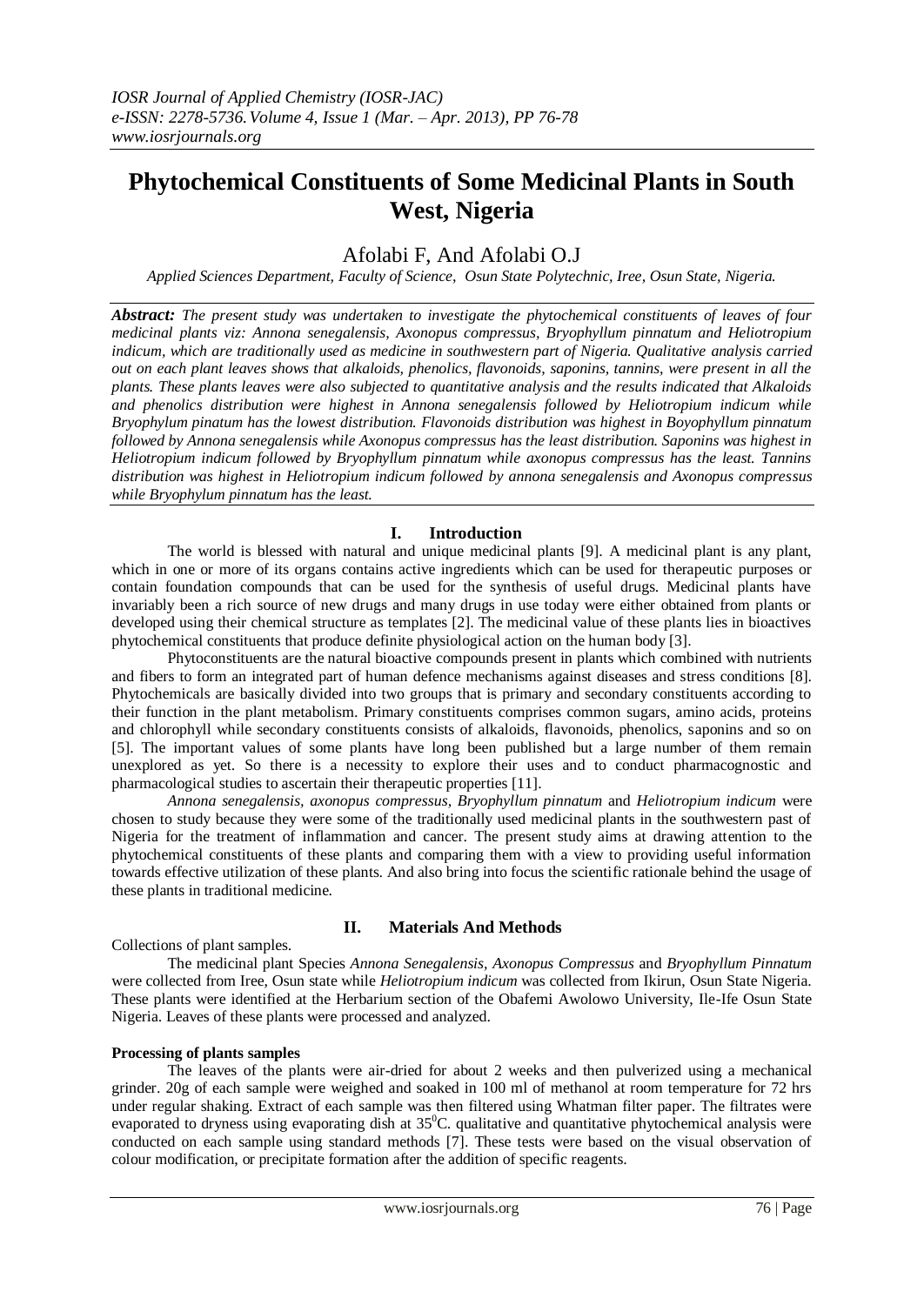### **Qualitative analysis**

### **III. Results**

Qualitative analysis carried out on each plant leaves sample showed the presence of pyhtochemical constituents and the results are summarized in Table 1. It shows that alkaloids, phenolics, flavonoids, Saponins and tannins were present in all plants under investigation.

# **Table 1: Qualitative analysis on phytochemical constituents Plants Alkaloids Phenolics Flavonoids Saponins Tannins** *Annona senegalensis*  $++++$   $+++$   $+++$   $++$  $++$  + +  $++$ Axonopus compressus  $+$  $+$  +  $+$ *Bryophylum Pinnatum* + + + + +  $++$  +  $+$ *Heliotropium Indicum*  $++$  + +  $++$  + + + + + + + + **Key:** High presence of pyhtochemical constituents:  $+ + +$

| High presence of pyhtochemical constituents:     | $++$  |
|--------------------------------------------------|-------|
| Moderate presence of pyhtochemical constituents: | $+ +$ |
| Low presence of phytochemical constituents:      | $+$   |
| Absences of pytochemical constituents:           |       |
|                                                  |       |

### **Table 2: Quantitative Analysis of pyhtochemical constituents (mg/100g)**

| <b>Plants</b>        | <b>Alkaloids</b>   | <b>Phenolics</b> | <b>Flavonoids</b>  |
|----------------------|--------------------|------------------|--------------------|
| <b>Saponins</b>      | <b>Tannins</b>     |                  |                    |
| Annona senegalensis  | $966.67 \pm 15.30$ | $62.60 \pm 0.60$ | $536.67 \pm 25.10$ |
| $431.67 \pm 25.10$   | $85.67 \pm 2.50$   |                  |                    |
| Axonopus compressus  | $326.67 \pm 0.12$  | $35.16 \pm 0.16$ | $216.20 \pm 0.19$  |
| $175.00 \pm 0.20$    | $66.67 \pm 0.11$   |                  |                    |
| Bryophylum Pinnatum  | $243.30 \pm 6.70$  | $12.40 \pm 0.40$ | $873.3 \pm 20.80$  |
| $458.20 \pm 12.58$   | $53.60 \pm 5.16$   |                  |                    |
| Heliotropium Indicum | $860.00 \pm 0.12$  | $53.67 \pm 0.20$ | $246.67 \pm 0.16$  |
| $518.46 \pm 0.25$    | $112.30\pm0.17$    |                  |                    |

Values are mean of triplicate determinations± standard deviation

The results of quantitative analysis on five major groups of pyhtochemical constituents of leaves of four medicinal plants investigated were summarized and shown in Table 2*. Annona Senegalesis* has the highest yield of alkaloid and phenolics which are 966.67±15.30 and 62.6±0.60 followed by *Heliotropium indicum* which are 860.0±0.12 and 53.67±0.20 respectively and *Axonopus compressus* contained 326.67±0.122 and 35.16±0.16 while *Bryophylum pinnatum* has the lowest yield of alkaloids and phenolics with the values of  $243.30\pm0.40$  respectively.

From the results shown in Table 2, *Bryophylum Pinnatum* has the highest values of flavonoids which is 873.3±20.80 followed by *Annona senegalensis* which is 536.67±25.10. *Heliotropium indicum* has the value of 246.67±0.16 while *Axonopus compressus* has the least value which is 216.20±0.19.

However, *Heliotropium indicum* has the highest values of saponins with the values of 518.46±0.75 followed by *Bryophyllum pinnatum* with the values of 458.20±12.58. *Annona senegalensis* has the value of 431.67±25.10 while *Axonopus compressus* has the lowest yield with the values of 175.00±0.20. In respect of tannins *Heliotropium indicum* also has the highest quantity (112.30±0.17) followed by *Annona senegalensis* (85.67±2.50). *Axonopus compressus* has tannins yield of 66.67±0.11 while *Bryophyllum pinnatum* has the lowest quantity of tannins with the values of 53.60±5.16.

### **IV. Discussion**

Phytochemical analysis of the samples of four medicinal plants under investigation revealed the presence of tannins, Saponins, flavonoids, phenolics and alkaloids in their leaves. This is in tandem with the report of Stauth [13], who also detected the presence of saponins, tannins and alkaloids in the methanol leaf extract of these plants. Flavonoids and sugars derived from selected medicinal plants from some parts of the world, were shown to exhibit antidiarrhoeal properties [4]. Reports by different authors, [1; 10; 14]. Have shown